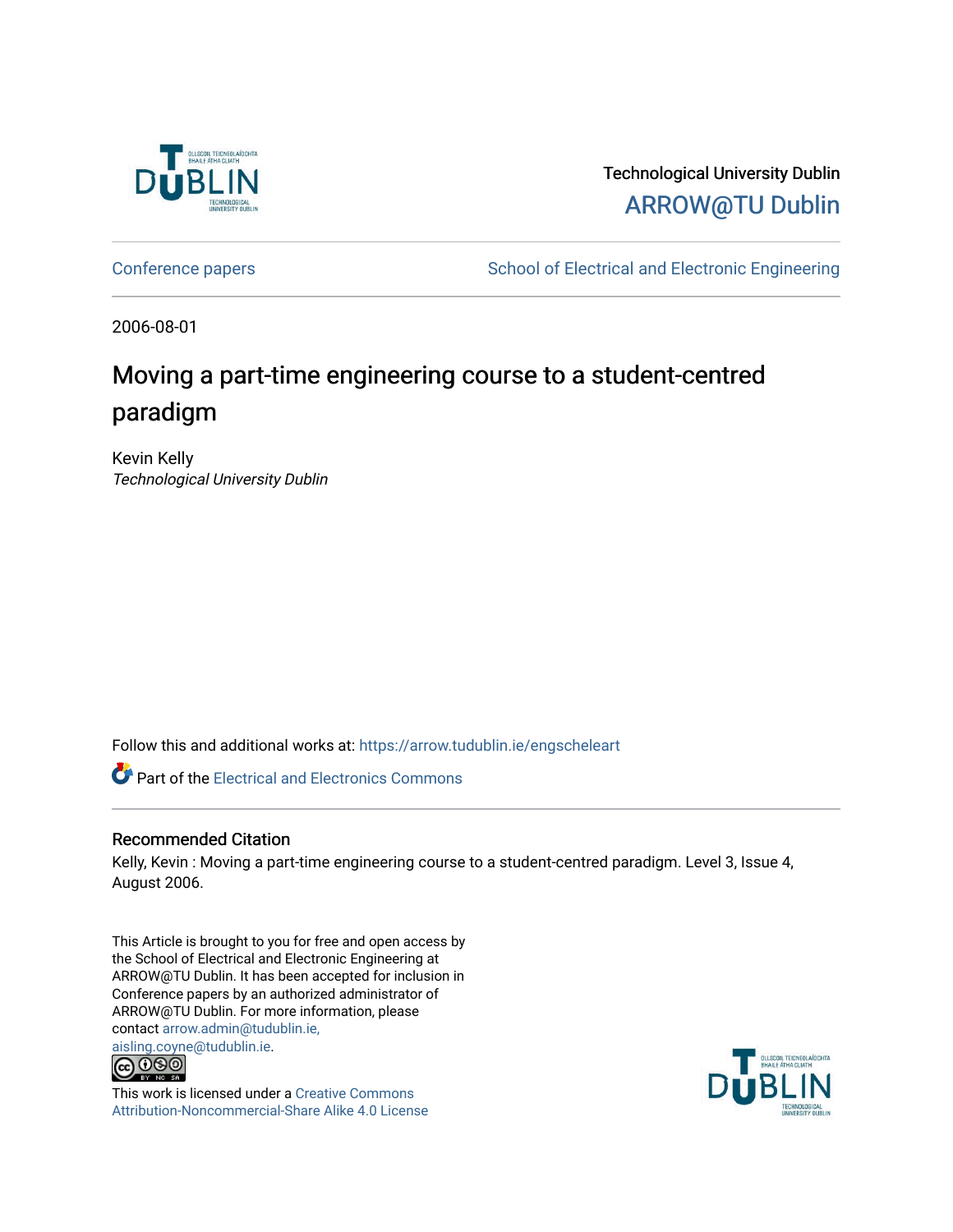## **Moving a part-time engineering course to a student-centred paradigm**

### **Kevin Kelly**

This paper is a further reflection on two conference papers presented at the World Conference for Continuing Engineering Education (WCCEE) in Vienna in April 2006 and National University of Ireland (NUI) Galway Conference: The Challenge of Diversity: Teaching, Support and Student Learning , June 2006. Both conference papers dealt with different aspects of my experiences of the theoretical and pedagogical changes required in re-design and delivery of a part-time engineering programme for the continuing education development of electrical engineers in the workforce.

#### **The course setting**

The course under consideration in this paper is the four-year, part-time Bachelor of Technology, Ordinary Degree in Electrical Services Engineering, provided and accredited by the Dublin Institute of Technology (DIT). It generally has about 150 participants. The DIT also provides and accredits a more traditional, part-time, Honours Degree, Bachelor of Engineering in Electrical Engineering which is approved by the professional body, Engineers Ireland, as fulfilling the academic requirements for Chartered Engineer. This second degree generally has 50 students enrolled.

Participants on the part-time ordinary degree programme are all mature students who generally have prior training as electricians, usually through an apprenticeship route, and who have considerable experience of working in the trade. The part-time Ordinary Degree, therefore, is significantly different to the part-time *ab initio* honours degree in the following respects:

- Its participants have generally successfully completed their phases of apprenticeship as electricians
- Participants have considerable work experience in the trade
- Participants have work-contexts with which to relate their class-based learning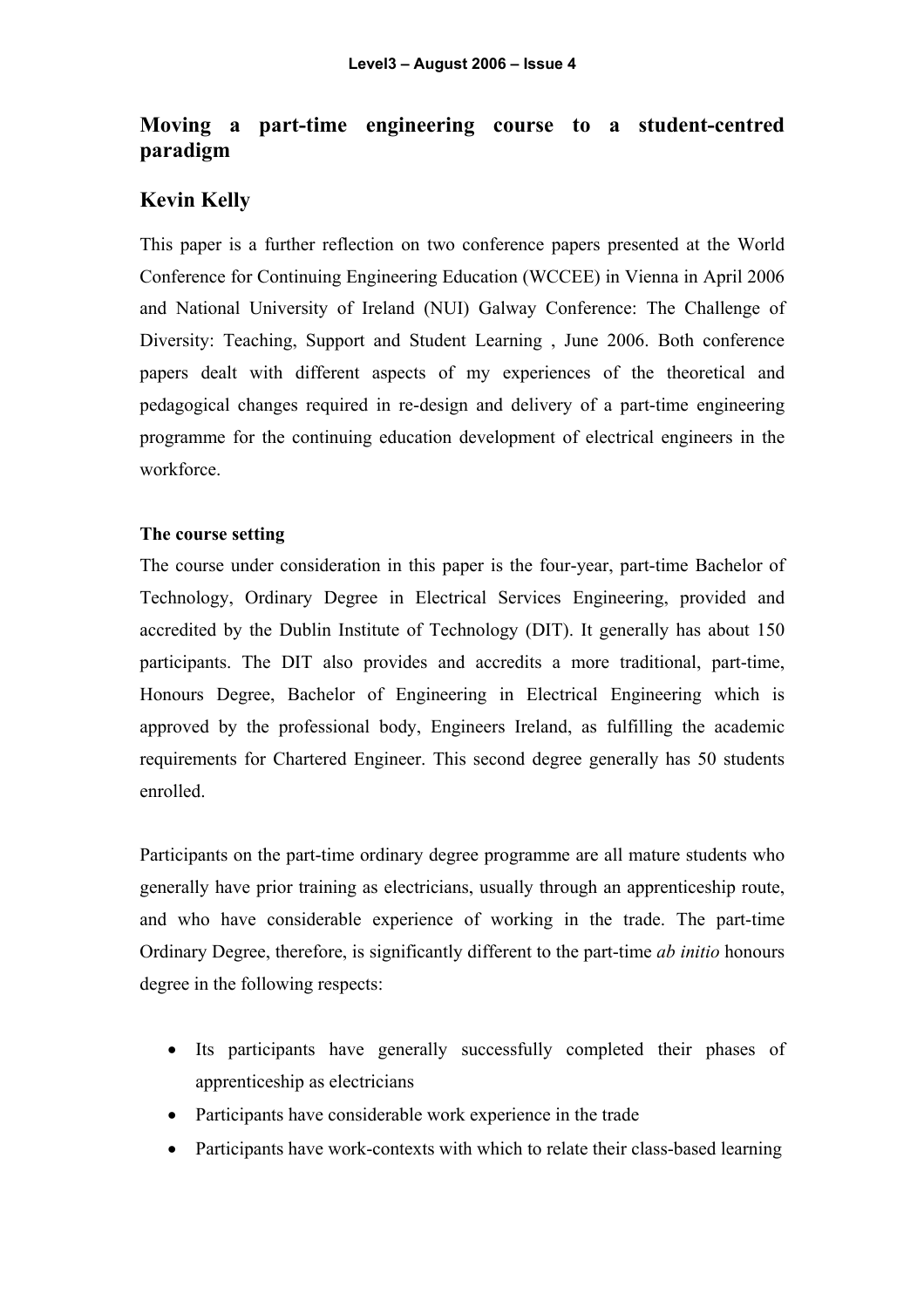• Participants normally have considerable experiential learning which they can present for the purposes of recognition for credits and exemptions from programme modules.

My particular perspective on the innovative paradigm informing the programme is coloured by my involvement as programme leader for the first delivery of the parttime ordinary degree from 2001, and my reflections are generally longitudinal and synthesised. In this paper I briefly set out the socio-economic context in which the degree was developed and the changing landscape of learning at work. I then consider why a paradigm shift in teaching and learning was urgently needed and how we as a team implemented that shift using adult learning theories and theories of work-based learning. Finally I draw some lessons from my experience around the nature of sustainable pedagogical change for part-time, mature learners in the workforce.

#### **The socio-economic context**

The context of the development of the part-time ordinary degree is the exponential growth in the Irish economy since the early 1990s and the deliberate moves towards a knowledge economy (ESRI 2005). It is also the context of increasing immigration to Ireland from the EU accession countries to fill the skills gaps in the financial, construction, medical and services sectors (Forfas 2005). Additionally, the decade prior to the development of the degree saw participation in higher education increase form elite to mass, to universal levels, and unemployment fall from over 18 per cent to under 4 per cent, despite the increase in the labour force numbers.

The context also includes the recognition that adults in the labour force have had differential opportunities to participate in higher education and to benefit from it. The idea of 'second chance' or even 'first chance' higher education was well promoted by the White Paper on Education (Department of Education and Science 2000) which set targets of participation by adults at 15 per cent by 2005. A series of National Development Programmes also regarded educational opportunities as key to a more just and prosperous society. Additionally, in 2001 the newly launched national qualifications authority promised mechanisms for access, transfer and progression for learners and for recognition of learning regardless of where or how it was achieved. In this regard, the recognition of prior experiential learning would be key to progression,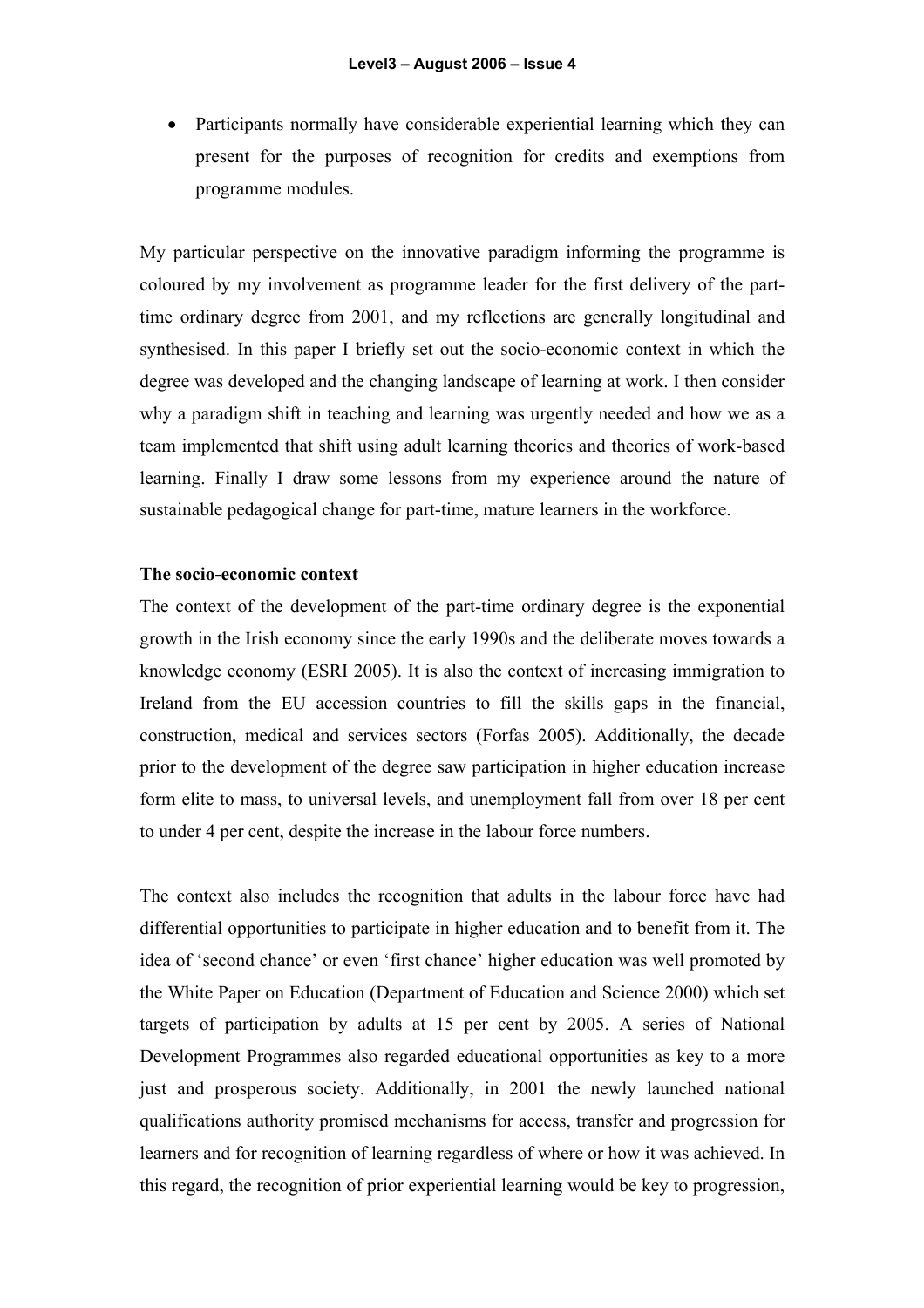and this concept was a key component in the design of the part-time ordinary degree in question here.

#### **The Ordinary Degree and its pedagogical challenges**

The part-time Electrical Services Engineering Ordinary Degree now takes 60 students in the first year instead of the original 50 envisaged. Retention rates are relatively high, resulting in larger numbers on the entire programme than had been originally anticipated. There is provision for participants to move between the part-time and full-time ordinary degree programmes to enable quicker completion.

The delivery of the degree involved a number of pedagogical adjustments, the most significant of which were as follows:

- Increased use of information technology
- Active engagement of participants rather than the traditional transmission- acquisition model generally associated with the trades area
- Constructivist underpinning of teaching approaches
- Facilitating the development of learning-to-learning skills
- A focus on meta-cognitive skills
- Peer support and collaborative learning
- Building on the experiential learning of participants
- Relating content to the real-world work place.

Underpinning theory was drawn from adult education generally and from Knowles' ideas of self-directed learning specifically. In this regard the identity of the lecturer became one of collaborator and facilitator as well as subject-matter expert, and the lecturer's attitude became one of mutual regard and acknowledgement of the adult status of the learners and their need for independence and self-direction.

The curriculum theory was generally one informed by constructivist theories – that it should be BIG (beyond the information given) and not WIG (within the information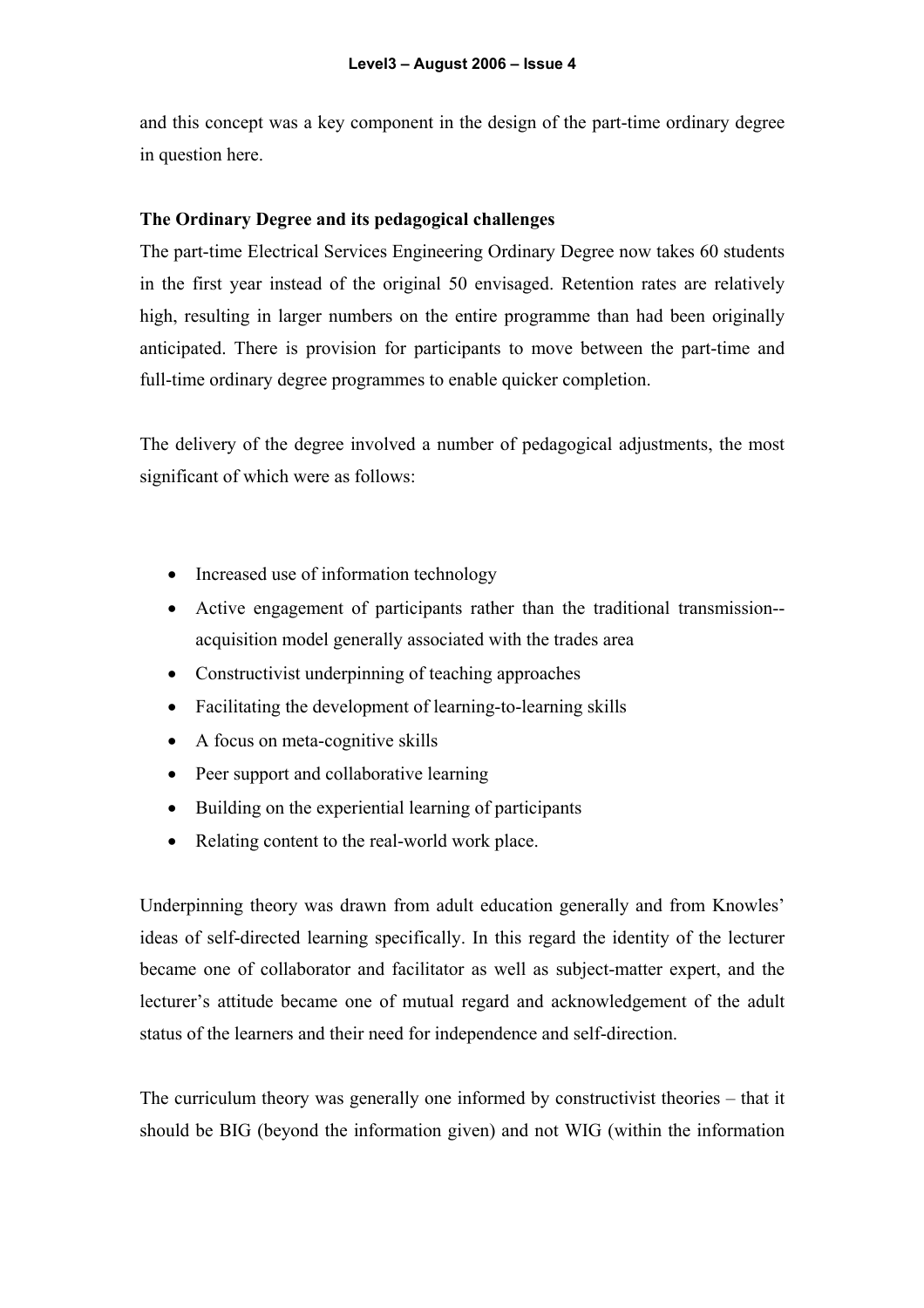given). Collaborative project work was encouraged with presentations and group discussions being seen as central.

This new paradigmatic approach, however, could not entirely displace the traditional and sometimes expected delivery styles of engineering programmes. It was generally agreed among academic staff that certain kinds of knowledges should be taught and learned in the traditional way especially the mathematical and scientific subjects. In this way both the expectations of students and the perceived responsibilities of academic staff regarding the acquisition of a solid corpus of knowledge were satisfied. This was particularly so in the early stages of the degree. Student evaluations supported the gradual move to independent and more facilitated environments. Participants were also in favour of fewer formal assessments and more collaborative projects.

#### **Arguments against the new paradigm**

One of the most disturbing challenges to my own pedagogical approach was the reluctance of participants to accept that it might be a superior method to those they had previously experienced. They could not identify sufficient learning benefits for increased investment of time and energy on their part, especially since they were all working in an intensive job already.

Additionally, my experience was that self-directed learning requires a level of knowledge to enable success: if participants are required to learn something new, then they invariably revert to dependency on the academic and may suspend their right to be independent adults at the door of the academy in order to learn more successfully. They temporarily accept an unequal relationship between teacher and student and accept the authority of expert knowledge in order to be successful (Edwards *et al*. 1996).

It could be argued that engineering is essentially a curriculum-centred discipline with only limited scope for a constructivist approach to learning in the part-time mode. Silcock and Brundrett, in Middlewood and Burton (2001) offer three models of curriculum design in this regard as follows: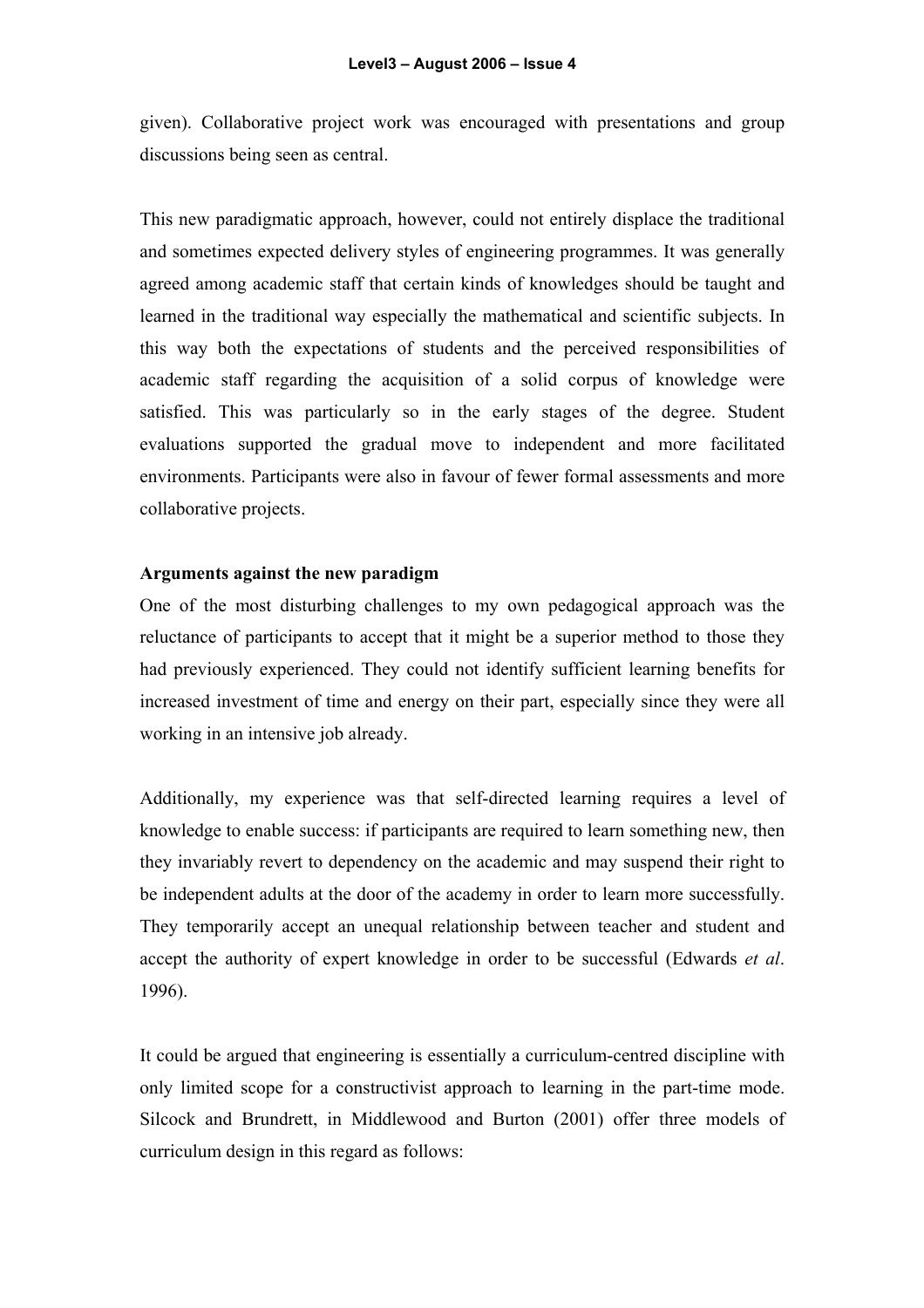- 1 teacher/subject centred
- 2 partnership approach
- 3 student-centred.

In terms of curricula and pedagogies, it is fair to conclude that sustainable change in approach cannot be forced on an unwilling community of academics or learners. Lumby, in Middlewood and Burton (2001) warns that managing teaching and leaning is a political as well as a technical process and that any innovation will only be accepted in proportion to the degree of support that exists or has been constructed. It must be expected that opposition will present itself and divergent views will be offered. Nonetheless, change took place on the part-time degree in a collaborative way, and a constructivist programme was designed and delivered successfully by a motivated team. The key to successful change appears to be building on a collaborative team with all stakeholders, and avoiding the imposition of new theories against the will of stakeholders.

#### **References**

Biggs, J.B. (1989) 'Approaches to the Enhancement of Tertiary Teaching', *Higher Ecucation Research and Development* 8 (1): 7–25.

Department of Education and Science (2000) *Learning for Life*: White Paper on Adult Education. Available at http://odtl.dcu.ie/mirror/irlgov/educ/adult-edexecsummary.html (accessed July 2006).

Edwards, R., Hansin, A. and Raggatt, P. (1996) *Boundaries of Adult Learning*, London: Kogan Page.

ESRI (Economic and Social Research Institute) (2005) *Overview of the Irish Economy*. Available online at http://www.esri.ie/content.cfm?t=Irish Economy&mId=4 (accessed July 2005)

Forfas (2005) *Fourth Report of the Expert Group on Future Skills Needs*, Dublin: Government Publication.